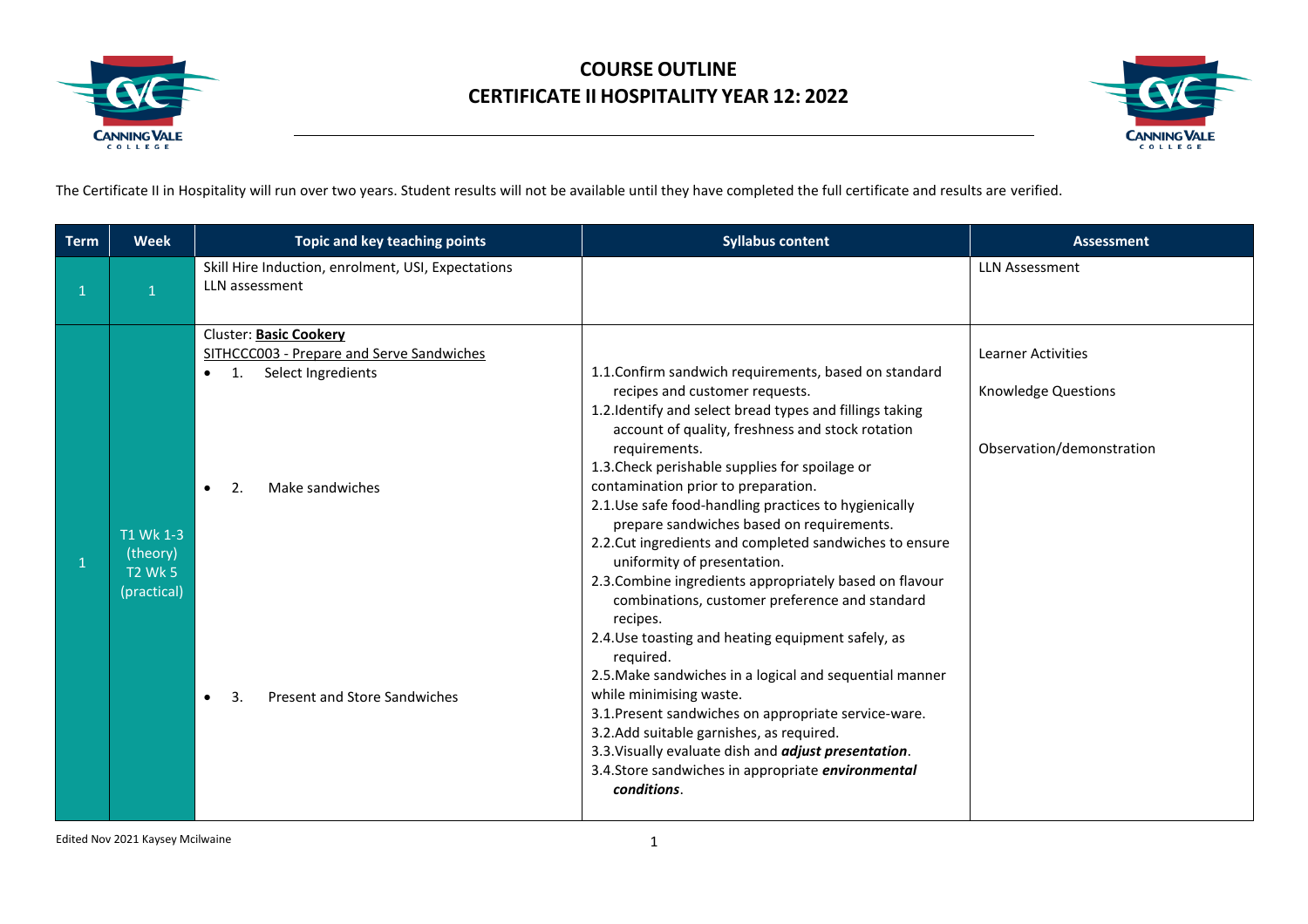



|        |                                             |                                                                                                                                                                                                                                                                                             | 3.5. Clean work area, and dispose of or store surplus and<br>re-usable by-products according to workplace procedures,<br>environmental considerations, and cost-reduction<br>initiatives.                                                                                                                                                                                                                                                                                                                                                                                                                                                                                                                                                                                                                                                                                                                                                                                                                                                                                                                                                                                                                                                                                                                                                                                     |                                                                                                                                                                                                                                          |
|--------|---------------------------------------------|---------------------------------------------------------------------------------------------------------------------------------------------------------------------------------------------------------------------------------------------------------------------------------------------|-------------------------------------------------------------------------------------------------------------------------------------------------------------------------------------------------------------------------------------------------------------------------------------------------------------------------------------------------------------------------------------------------------------------------------------------------------------------------------------------------------------------------------------------------------------------------------------------------------------------------------------------------------------------------------------------------------------------------------------------------------------------------------------------------------------------------------------------------------------------------------------------------------------------------------------------------------------------------------------------------------------------------------------------------------------------------------------------------------------------------------------------------------------------------------------------------------------------------------------------------------------------------------------------------------------------------------------------------------------------------------|------------------------------------------------------------------------------------------------------------------------------------------------------------------------------------------------------------------------------------------|
| $T1-3$ | <b>Wk 2-</b><br><b>Wk 10</b><br>(Practical) | SITHFAB005-Prepare and Serve Espresso coffee<br>Organise coffee workstation.<br>1.<br>$\bullet$<br>Select and grind coffee beans.<br>$\bullet$<br>2.<br>3. Advise customers and take espresso coffee<br>$\bullet$<br>orders.<br>Extract and monitor quality of espresso.<br>4.<br>$\bullet$ | Elements<br>1.1. Complete mise en place for coffee service to enable<br>efficient work flow and easy access to ingredients,<br>equipment, and service-ware.<br>1.2. Place ingredients in correct containers and conditions<br>to maintain freshness.<br>1.3. Prepare espresso machine and grinder for service<br>according to manufacturer instructions.<br>2.1. Select coffee beans and grind to appropriate particle<br>size according to relevant factors.<br>2.2. Complete test extractions before service to ensure<br>correct particle size of grind, and assess and adjust<br>according to relevant factors.<br>2.3. Adjust grind regularly throughout the service period<br>according to relevant factors.<br>2.4. Monitor efficiency of grinder for correct dose and<br>grind during use, and resolve or report issues.<br>2.5. Clean grinder as required during or after the service<br>period.<br>3.1. Provide information and recommendations about<br>types of coffee beverages and accompaniments.<br>3.2. Identify customer preferences and take orders.<br>4.1. Select and prepare appropriate service-ware.<br>4.2. Select correct filter basket and clean, dry and dose it<br>with required amount of ground coffee.<br>4.3. Tamp ground coffee to make even and level cake.<br>4.4. Flush group head before attaching group handle to<br>extract espresso. | Theory for SITHFAB005-Prepare and<br>Serve Espresso Coffee was completed in<br>2021 with the CVC Coffee Club work<br>experience.<br>(Practical - CVC Coffee Club at recess one<br>to two days per week being carried<br>throughout 2022) |
|        |                                             |                                                                                                                                                                                                                                                                                             |                                                                                                                                                                                                                                                                                                                                                                                                                                                                                                                                                                                                                                                                                                                                                                                                                                                                                                                                                                                                                                                                                                                                                                                                                                                                                                                                                                               |                                                                                                                                                                                                                                          |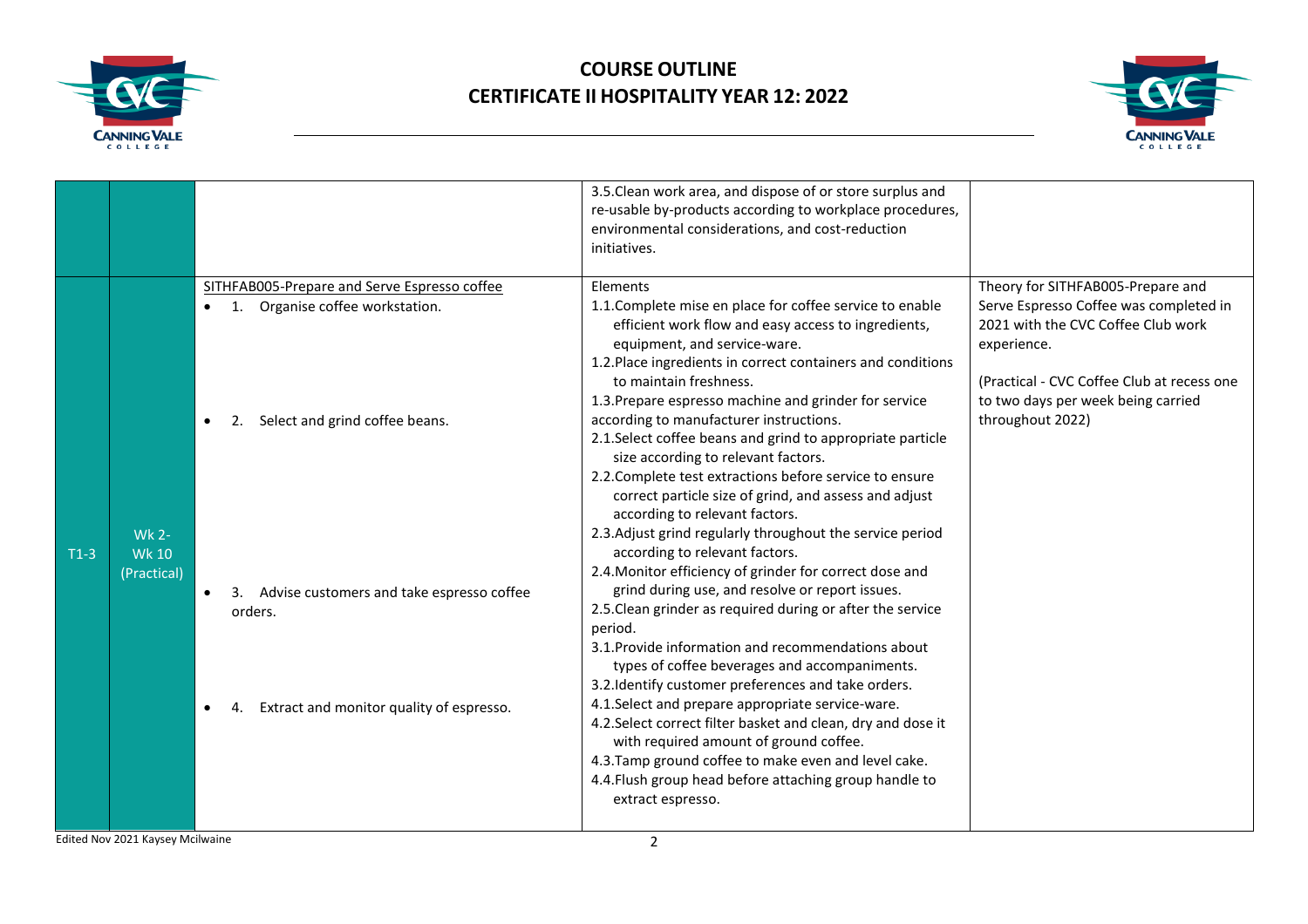



|                                              | 4.5. Monitor quality of extraction during service period    |  |
|----------------------------------------------|-------------------------------------------------------------|--|
|                                              | and make adjustments.                                       |  |
|                                              | 4.6. Monitor efficiency of espresso machine during service, |  |
|                                              | and resolve or report issues.                               |  |
| Undertake milk texturing process.<br>5.<br>٠ | 5.1. Select cold milk and appropriate milk foaming jug to   |  |
|                                              | fulfil customer orders.                                     |  |
|                                              | 5.2. Purge the steam wand every time before texturing.      |  |
|                                              | 5.3. Texture milk according to type of milk and coffee      |  |
|                                              | beverage.                                                   |  |
|                                              | 5.4. Visually and aurally monitor and adjust the texture    |  |
|                                              | and temperature.                                            |  |
|                                              | 5.5. Clean the steam wand on the outside and purge every    |  |
|                                              | time after texturing.                                       |  |
|                                              | 5.6. Combine foam and milk through swirling, ensuring       |  |
|                                              | even consistency.                                           |  |
|                                              | 5.7. Pour milk immediately after swirling, according to the |  |
|                                              | coffee beverage.                                            |  |
|                                              |                                                             |  |
| Serve espresso coffee beverages.             | 6.1. Present coffee beverages attractively and without      |  |
|                                              | drips and spills.                                           |  |
|                                              | 6.2. Serve coffee beverages promptly at the required        |  |
|                                              | temperature and with appropriate accompaniments.            |  |
|                                              | 6.3. Minimise waste to maximise profitability of beverages  |  |
|                                              | produced.                                                   |  |
|                                              |                                                             |  |
| 7.<br>Clean espresso equipment.              | 7.1. Clean espresso machine and equipment thoroughly        |  |
|                                              | and safely according to organisational procedures and       |  |
|                                              | manufacturer instructions.                                  |  |
|                                              | 7.2. Maintain water filtration system according to          |  |
|                                              | organisational procedures.                                  |  |
|                                              | 7.3. Refer faults and maintenance issues requiring          |  |
|                                              | technical specialists to supervisor.                        |  |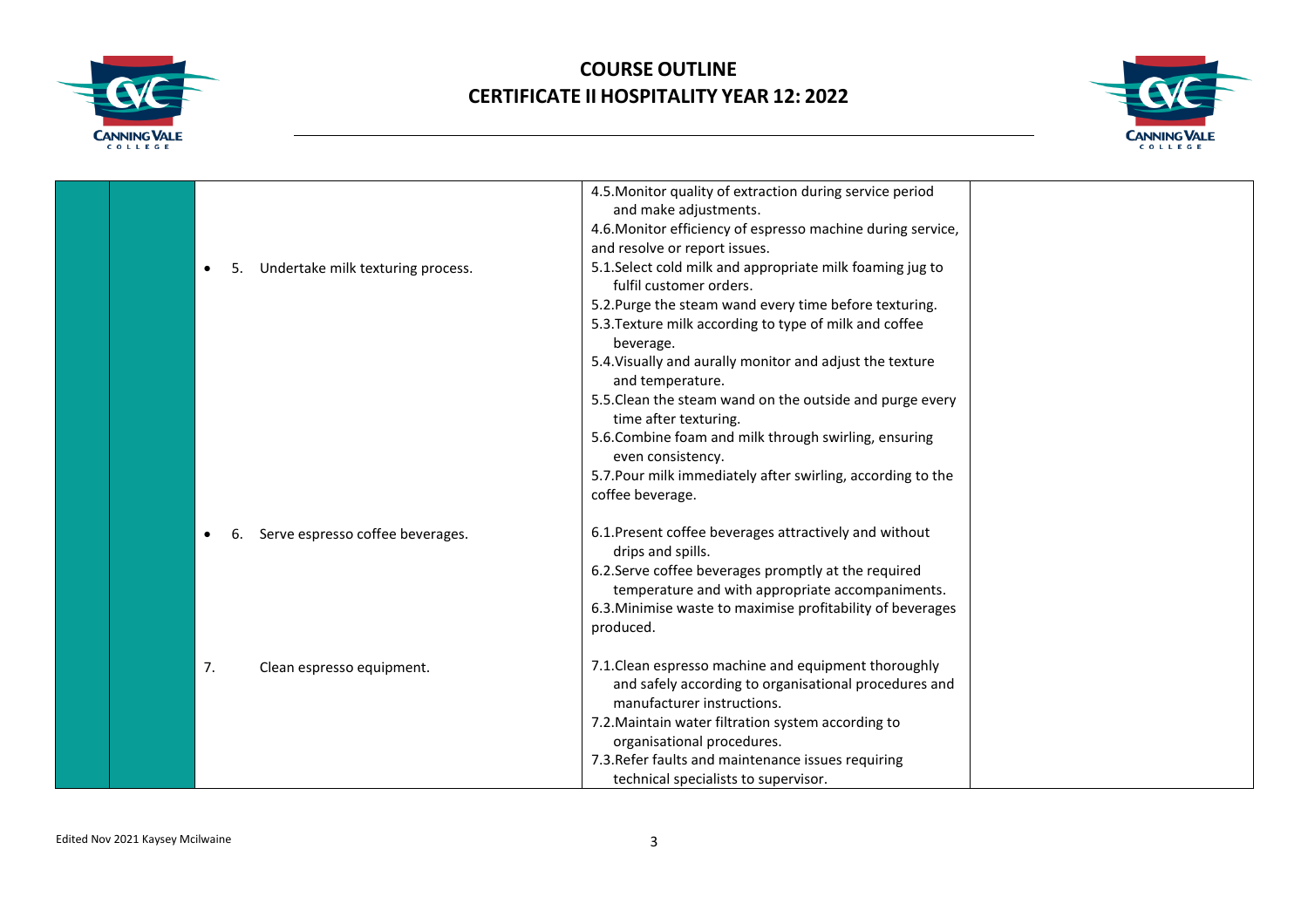



|                          |                    |                                                                                                                                                                                     | 7.4. Use energy and water resources efficiently when<br>preparing coffee beverages and cleaning to reduce<br>negative environmental impacts.                                                                                                                                                                                                                                                                                                                                                                                          |                                       |
|--------------------------|--------------------|-------------------------------------------------------------------------------------------------------------------------------------------------------------------------------------|---------------------------------------------------------------------------------------------------------------------------------------------------------------------------------------------------------------------------------------------------------------------------------------------------------------------------------------------------------------------------------------------------------------------------------------------------------------------------------------------------------------------------------------|---------------------------------------|
| $T1 -$<br>T <sub>2</sub> |                    | <b>Cluster: Introduction to Hospitality</b><br>SITHIND002- Source and Use Information on the<br><b>Hospitality Industry</b><br>1. Source and use industry information.<br>$\bullet$ | Elements<br>Oral/written responses<br>1.1. Identify sources of information on the structure and<br>operation of the hospitality industry.<br>1.2. Access specific information of relevance to the<br>hospitality industry to assist operational duties.<br>1.3. Obtain information on features of current and<br>emerging hospitality products and services relevant to<br>job role.<br>1.4. Use knowledge of the hospitality industry and its                                                                                        | Observation (Log Book) /demonstration |
|                          | Wk $3 - T2$<br>Wk1 | Source and use compliance information.<br>2.<br>$\bullet$                                                                                                                           | products and services to enhance the quality of work<br>performance.<br>2.1. Obtain information on laws specifically relevant to the<br>hospitality industry, and work compliantly.<br>2.2. Seek information on industry quality assurance<br>schemes and use it to benefit own organisation.<br>2.3. Access information on career planning and equal<br>employment opportunity (EEO) law.<br>2.4. Obtain information on ethical industry practices and<br>conduct day to day hospitality activities according to<br>those practices. |                                       |
|                          |                    | 3. Source and use information on hospitality<br>$\bullet$<br>technology.                                                                                                            | 3.1. Source and access information on current and<br>emerging technologies that impact on operational<br>duties.                                                                                                                                                                                                                                                                                                                                                                                                                      |                                       |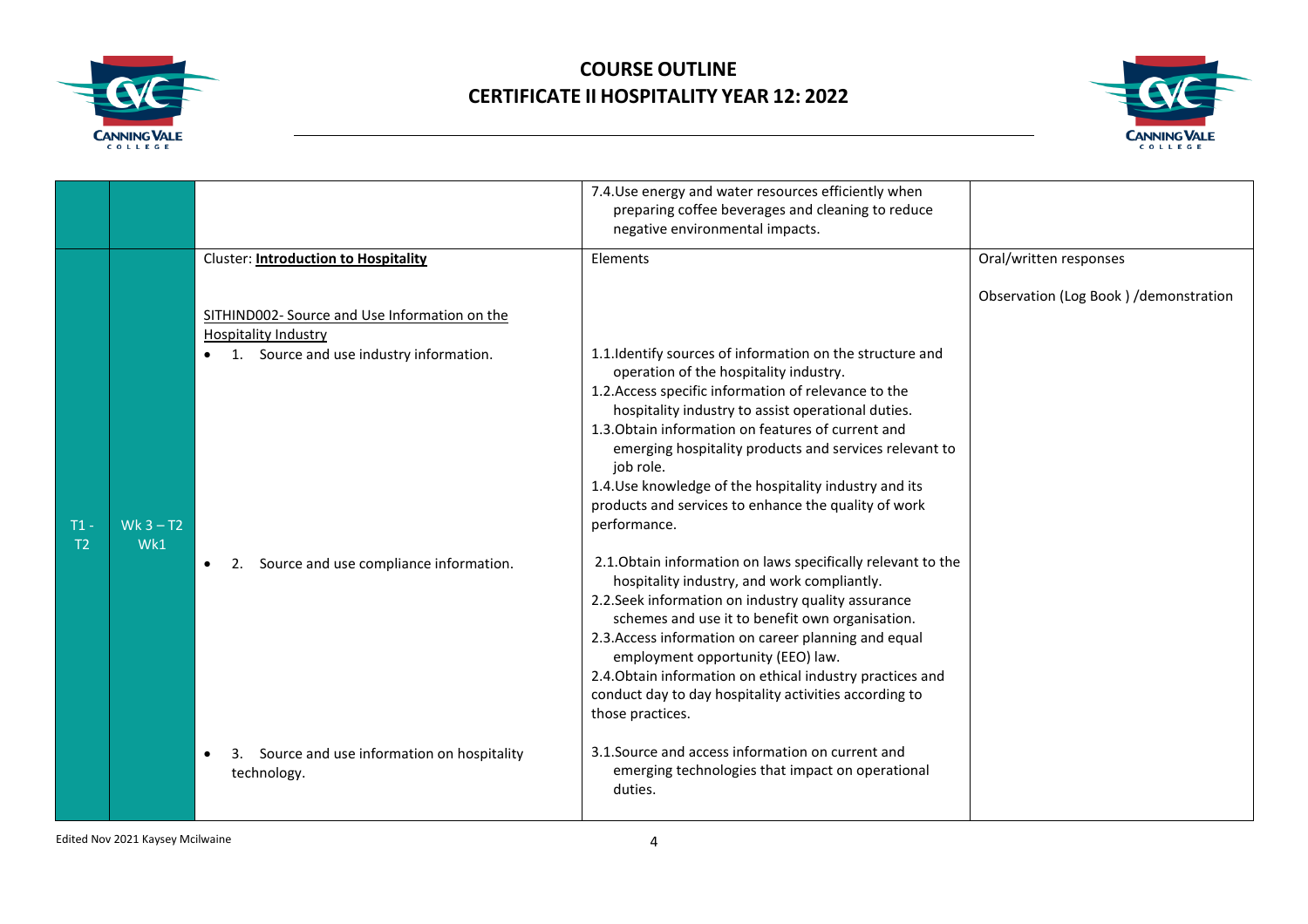



|  |                                                                                    | 3.2. Use information on technology to suggest new and<br>improved workplace practices.<br>3.3. Use current and emerging technology in day to day<br>work activities.                                                                                                                                                                                                                                                                                                                                                  |  |
|--|------------------------------------------------------------------------------------|-----------------------------------------------------------------------------------------------------------------------------------------------------------------------------------------------------------------------------------------------------------------------------------------------------------------------------------------------------------------------------------------------------------------------------------------------------------------------------------------------------------------------|--|
|  | Update personal and organisational knowledge<br>4.<br>of the hospitality industry. | 4.1. Identify and use a range of opportunities to update<br>current and emerging knowledge of the hospitality<br>industry.<br>4.2. Monitor current issues and trends for the industry.                                                                                                                                                                                                                                                                                                                                |  |
|  |                                                                                    | 4.3. Share updated information with colleagues.                                                                                                                                                                                                                                                                                                                                                                                                                                                                       |  |
|  | SITHIND003- Use Hospitality Skills Effectively                                     | Elements                                                                                                                                                                                                                                                                                                                                                                                                                                                                                                              |  |
|  | 1. Prepare for Service<br>$\bullet$                                                | 1.1. Plan and organise tasks from organisational<br>information.                                                                                                                                                                                                                                                                                                                                                                                                                                                      |  |
|  |                                                                                    | 1.2. Discuss and confirm service requirements with<br>supervisors as required.                                                                                                                                                                                                                                                                                                                                                                                                                                        |  |
|  |                                                                                    | 1.3. Prepare work area, equipment and supplies according<br>to procedures to meet service requirements.                                                                                                                                                                                                                                                                                                                                                                                                               |  |
|  | 2. Provide Service                                                                 | 2.1. Greet customers courteously and determine their<br>requirements for products and services.<br>2.2. Offer relevant customer information and promote<br>products and services according to organisational<br>procedures.<br>2.3. Interact with customers using appropriate methods<br>and techniques to meet customer expectations of<br>quality, presentation and timeliness of delivery.<br>2.4. Resolve routine customer problems within scope of<br>own responsibility and according to organisational policy. |  |
|  | 3. Complete Operational Tasks                                                      |                                                                                                                                                                                                                                                                                                                                                                                                                                                                                                                       |  |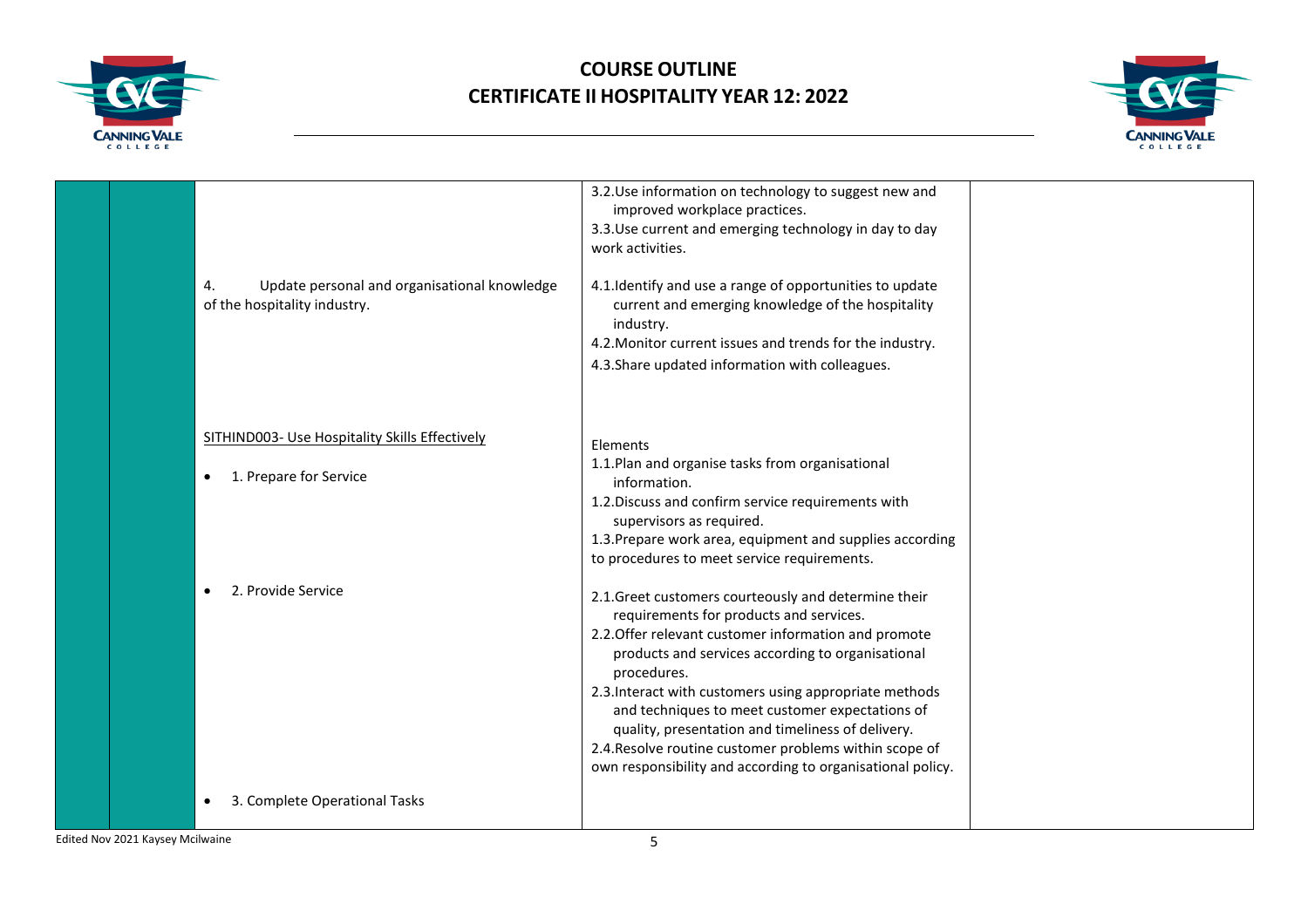



|     |         | 4. Complete End of Shift Duties<br>$\bullet$                                                                                                             | 3.1. Follow work schedules and work cooperatively as part<br>of a team to maximise efficiency.<br>3.2. Follow workplace safety and hygiene procedures.<br>3.3. Maintain cleanliness and tidiness of work areas.<br>3.4. Use organisational procedures and technology to<br>complete operational tasks.<br>3.5. Identify problems and report operational issues as<br>they arise.                                                                                                                                                                                                                                                                                                                                                                                |                                                                |
|-----|---------|----------------------------------------------------------------------------------------------------------------------------------------------------------|-----------------------------------------------------------------------------------------------------------------------------------------------------------------------------------------------------------------------------------------------------------------------------------------------------------------------------------------------------------------------------------------------------------------------------------------------------------------------------------------------------------------------------------------------------------------------------------------------------------------------------------------------------------------------------------------------------------------------------------------------------------------|----------------------------------------------------------------|
|     |         |                                                                                                                                                          | 4.1. Follow end of shift procedures.<br>4.2. Complete administration and reporting requirements.<br>4.3. Provide customer feedback to relevant supervisors or<br>managers.                                                                                                                                                                                                                                                                                                                                                                                                                                                                                                                                                                                      |                                                                |
|     |         | Cluster: Customer Engagement and Sales                                                                                                                   | Elements                                                                                                                                                                                                                                                                                                                                                                                                                                                                                                                                                                                                                                                                                                                                                        |                                                                |
| Т2. | Wk 2-10 | SITXCCS003- Interact with Customers<br>Greet and serve customers.<br>1.<br>$\bullet$<br>Work with others to deliver service.<br>$2_{\cdot}$<br>$\bullet$ | 1.1. Prioritise customers ahead of other workplace duties.<br>1.2. Greet customers according to organisational customer<br>service standards.<br>1.3. Communicate with customers in a clear and<br>professional manner.<br>1.4. Explain and match products and services to customer<br>needs.<br>2.1. Identify personal limitations in serving the needs of<br>customers and seek assistance from others where<br>appropriate.<br>2.2. Follow directions of supervisors and managers to<br>deliver quality service.<br>2.3. Resolve routine customer problems according to own<br>level of responsibility and organisational policy.<br>2.4. Escalate other service issues to a higher level staff<br>member for action in line with organisational procedures. | Oral/written responses<br>Observation (log book)/demonstration |

Edited Nov 2021 Kaysey Mcilwaine 6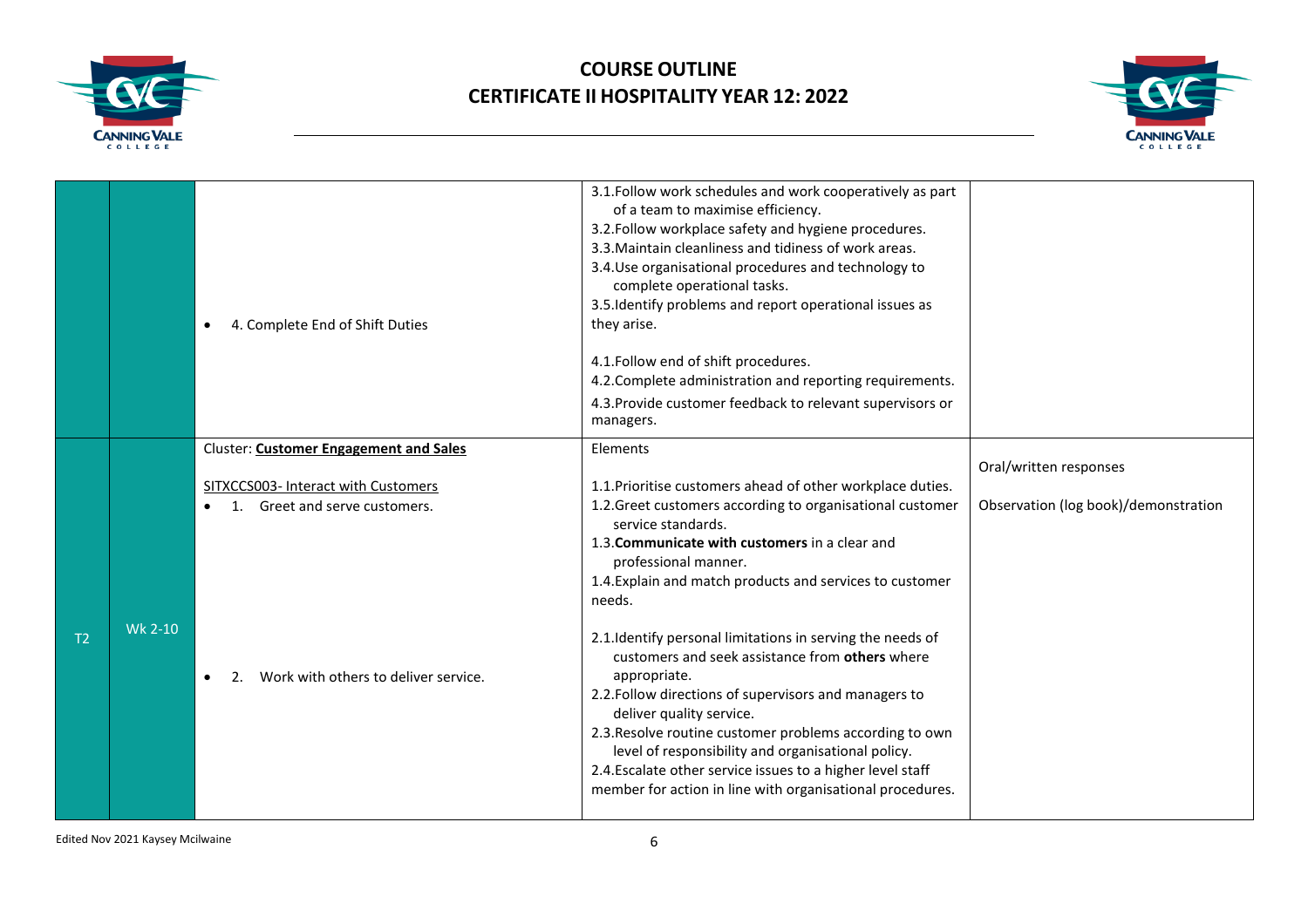



|  |                                                                                 | 3.1. Report service issues and customer problems as they<br>arise.                                                                                                                                                                                                                                                                                                                                                                                                                                                                                                                                                                                                                                                |  |
|--|---------------------------------------------------------------------------------|-------------------------------------------------------------------------------------------------------------------------------------------------------------------------------------------------------------------------------------------------------------------------------------------------------------------------------------------------------------------------------------------------------------------------------------------------------------------------------------------------------------------------------------------------------------------------------------------------------------------------------------------------------------------------------------------------------------------|--|
|  | Provide feedback on customer service.<br>3.<br>$\bullet$                        | 3.2. Provide customer feedback to relevant supervisors or<br>managers.                                                                                                                                                                                                                                                                                                                                                                                                                                                                                                                                                                                                                                            |  |
|  | SIRXSLS001- Sell to Retail Customer<br>1. Establish Customer Needs<br>$\bullet$ | 1.1. Connect with the customer within designated<br>response times and establish rapport.<br>1.2. Use questioning and active listening to facilitate<br>effective two-way communication.<br>1.3. Observe and determine appropriate level of<br>interaction based on customer verbal and non-verbal<br>cues.                                                                                                                                                                                                                                                                                                                                                                                                       |  |
|  |                                                                                 | 1.4. Determine and clarify customer preferences, needs<br>and expectations.                                                                                                                                                                                                                                                                                                                                                                                                                                                                                                                                                                                                                                       |  |
|  | 2. Provide Advice on Products and Services<br>٠                                 | 2.1 Use product and service knowledge to tailor options to<br>specific customer needs, and offer alternative when<br>product is available.<br>2.2 Clearly explain and promote product and service<br>features and benefits where relevant.<br>2.3 Advice on promotional events where relevant.<br>2.4 Provide additional information to address customer<br>questions<br>2.5 Offer comparisons to competitor product or service<br>range as required.<br>2.6 Collaborate with the customer to determine product or<br>service option most suited to their needs.<br>2.7 Take opportunities to upsell and cross sell products and<br>services that enhance customer request and maximise<br>profitability of sale. |  |
|  |                                                                                 | 3.1 Select and use an appropriate technique to close sale.                                                                                                                                                                                                                                                                                                                                                                                                                                                                                                                                                                                                                                                        |  |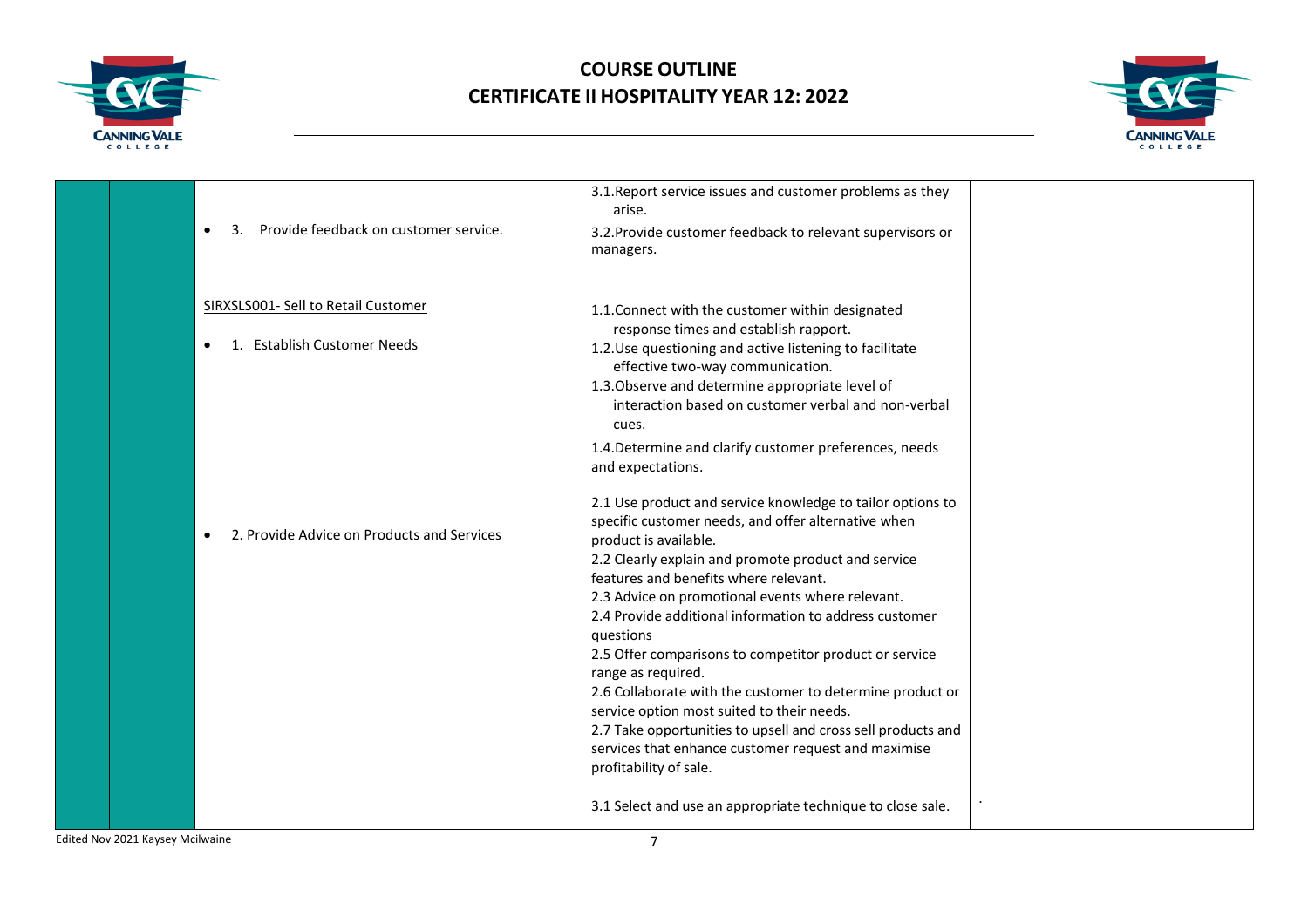



|                |                                        | 3. Facilitate the sale of products and services.                                                           | 3.2 Direct the customer to designated point-of-sale and<br>process sale, as required, according to organisational<br>procedures.<br>3.3 Farewell customer on leaving and invite to return.<br>3.4 Provide any required after sales service according to<br>organisational procedures. |                        |
|----------------|----------------------------------------|------------------------------------------------------------------------------------------------------------|---------------------------------------------------------------------------------------------------------------------------------------------------------------------------------------------------------------------------------------------------------------------------------------|------------------------|
|                |                                        | <b>Cluster: Introduction to Communication and Effective</b><br><b>Work Practices</b>                       | Elements<br>1.1 Identify own responsibilities and duties in relation to                                                                                                                                                                                                               | Oral/written responses |
|                | BSBWOR203 Work Effectively with Others | workgroup members and undertake activities in a manner<br>that promotes cooperation and good relationships | Observation (log book)/demonstration                                                                                                                                                                                                                                                  |                        |
|                |                                        | 1. Develop effective workplace relationships<br>$\bullet$                                                  | 1.2 Take time and resource constraints into account in<br>fulfilling work requirements of self and others                                                                                                                                                                             |                        |
|                |                                        |                                                                                                            | 1.3 Encourage, acknowledge and act on constructive<br>feedback provided by others in the workgroup                                                                                                                                                                                    |                        |
| T <sub>3</sub> | Wk1-10                                 | 2. Contribute to workgroup activities<br>$\bullet$                                                         | 2.1 Provide support to team members to ensure<br>workgroup goals are met                                                                                                                                                                                                              |                        |
|                |                                        |                                                                                                            | 2.2 Contribute constructively to workgroup goals and<br>tasks according to organisational requirements                                                                                                                                                                                |                        |
|                |                                        |                                                                                                            | 2.3 Share information relevant to work with workgroup to<br>ensure designated goals are met                                                                                                                                                                                           |                        |
|                |                                        | 3. Deal effectively with issues, problems and conflict<br>$\bullet$                                        | 2.4 Identify and plan strategies/opportunities for<br>improvement of workgroup in liaison with workgroup                                                                                                                                                                              |                        |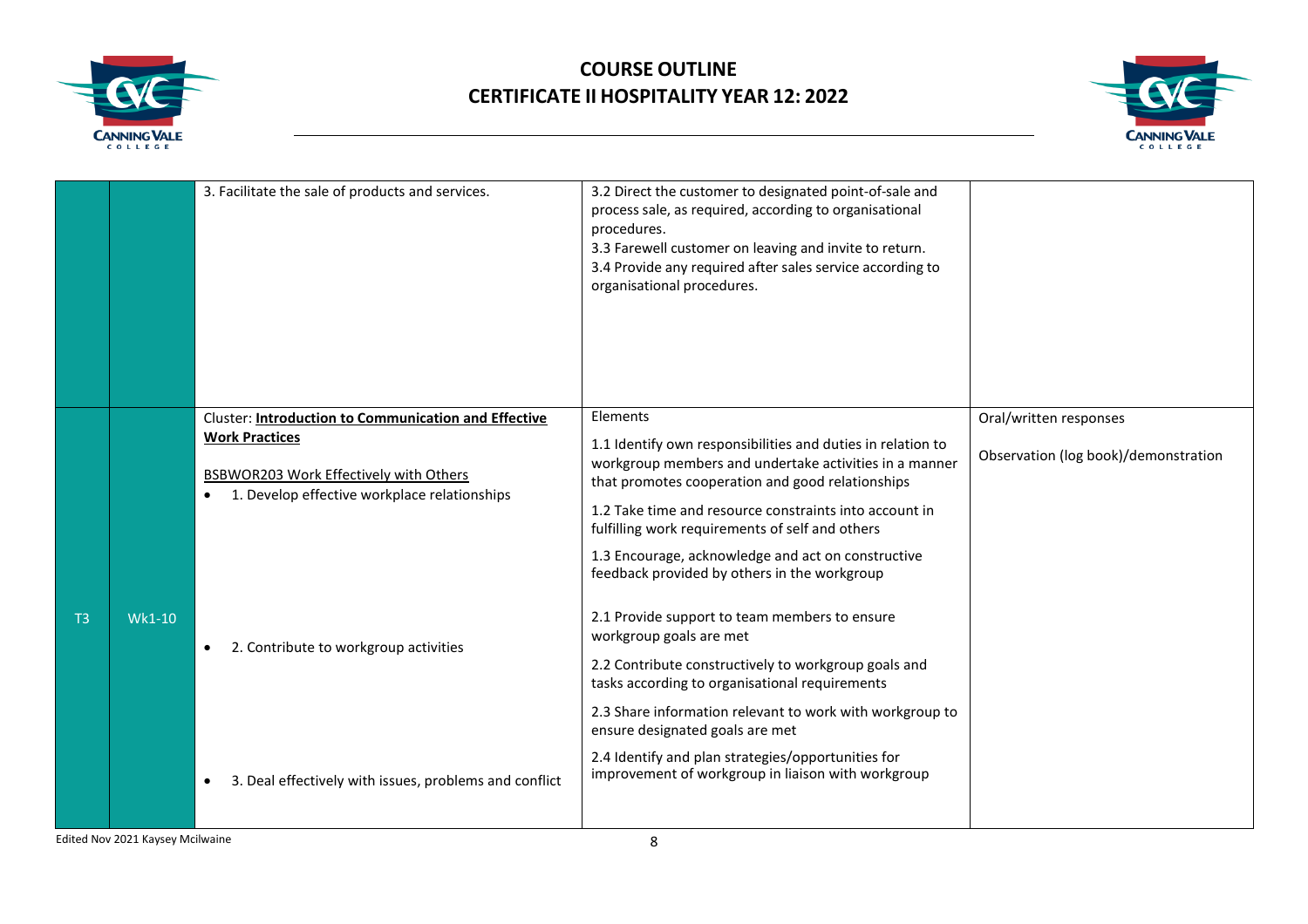



|  |                                                                                                | 3.1 Respect differences in personal values and beliefs and<br>their importance in the development of relationships                                                                                 |  |
|--|------------------------------------------------------------------------------------------------|----------------------------------------------------------------------------------------------------------------------------------------------------------------------------------------------------|--|
|  |                                                                                                | 3.2 Identify any linguistic and cultural differences in<br>communication styles and respond appropriately                                                                                          |  |
|  |                                                                                                | 3.3 Identify issues, problems and conflict encountered in<br>the workplace                                                                                                                         |  |
|  |                                                                                                | 3.4 Seek assistance from workgroup members when<br>issues, problems and conflict arise and suggest possible<br>ways of dealing with them as appropriate or refer them to<br>the appropriate person |  |
|  | SITXCOM002- Show Social and Cultural Diversity<br>1. Communicate with customers and colleagues |                                                                                                                                                                                                    |  |
|  | from diverse backgrounds.                                                                      | Elements                                                                                                                                                                                           |  |
|  |                                                                                                | 1.1. Respect customers and colleagues from different                                                                                                                                               |  |
|  |                                                                                                | social and cultural groups and treat them with respect<br>and sensitivity.                                                                                                                         |  |
|  |                                                                                                | 1.2. Consider social and cultural differences in all verbal<br>and non-verbal communication.                                                                                                       |  |
|  | 2.<br>Address cross-cultural misunderstandings                                                 | 1.3. Respond to others in a non-discriminatory way.<br>1.4. Make attempts to overcome language barriers.                                                                                           |  |
|  |                                                                                                | 1.5. Seek help with communication when necessary                                                                                                                                                   |  |
|  |                                                                                                | 2.1. Identify social and cultural issues that may cause<br>conflict or misunderstanding in the workplace.                                                                                          |  |
|  |                                                                                                | 2.2. Address difficulties and seek assistance from others<br>when necessary.                                                                                                                       |  |
|  |                                                                                                | 2.3. Consider social and cultural differences when                                                                                                                                                 |  |
|  |                                                                                                | difficulties or misunderstandings occur.                                                                                                                                                           |  |
|  |                                                                                                | 2.4. Make efforts to resolve misunderstandings, taking                                                                                                                                             |  |
|  |                                                                                                | account of social and cultural considerations.                                                                                                                                                     |  |
|  |                                                                                                | 2.5. Escalate problems and unresolved issues to                                                                                                                                                    |  |
|  |                                                                                                | appropriate supervisor or manager for follow-up.                                                                                                                                                   |  |